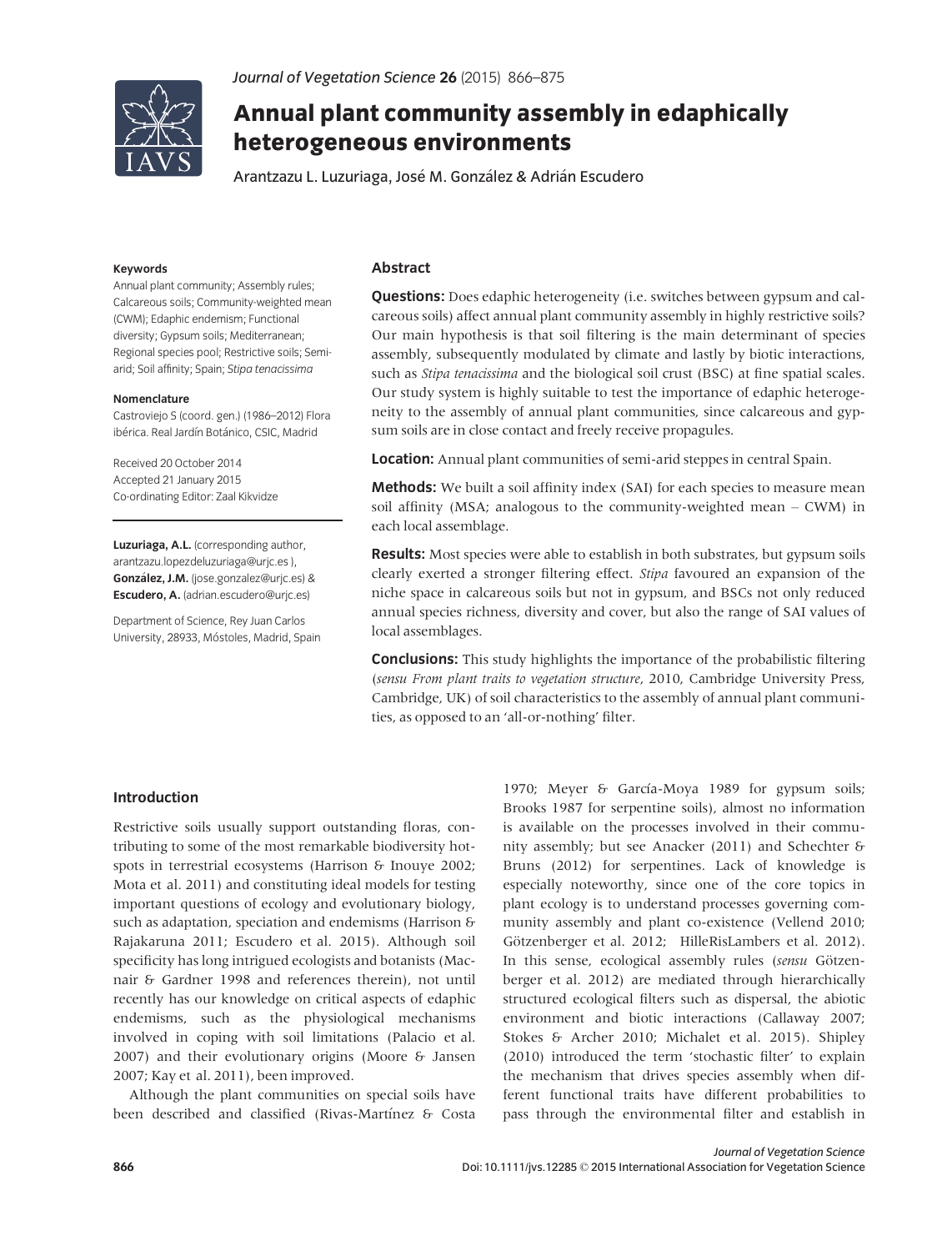the final community, as opposed to an 'all-or-nothing' filter.

The substrate can be the strongest abiotic filter selecting which plants from the species pool are able to establish in a specific site under edaphically restrictive conditions (Grace et al. 2000; Weiher et al. 2004). However, soil specificity is not an all-or-nothing plant response, since it shows a gradient from exclusive specialists to rather generalist species (Safford et al. 2005; Palacio et al. 2007). This suggests that the filtering role of special soils can be modulated by other local factors (both abiotic and biotic) that exacerbate or mitigate soil limitations and eventually affect the formation of realized assemblages. For instance, edaphic limitations posed by serpentines can interact with climate to promote large-scale community patterns (Fernandez-Going et al. 2013). Restrictive effects of gypsum soils and specific adaptation of species to cope with these restrictions are discussed in Escudero et al. (2015).

Here, we studied annual plant communities on gypsum and calcareous outcrops under semi-arid mediterranean conditions. Our aim was to clarify the role of restrictive soils in community assembly. Our study sites are especially suitable due to their dense and homogeneously distributed soil seed banks (Caballero et al. 2008; Olano et al. 2012; A.M.L. Peralta, A.M. Sánchez, A.L. Luzuriaga & A. Escudero, unpubl.) and the co-existence of gypsum and calcareous soil patches. This means that differences in local species assemblages between these two soil types are not the result of dispersal assembly rules (Zobel 1997; Spasojevic et al. 2015). Therefore, the annual communities on these soils share not only the same climate, but also the pool of available species (Escudero et al. 2015). Furthermore, the short life cycle of these annual species allowed us to cover entire ontogenetic plant development, avoiding misleading results due to changes in the magnitude and direction of interactions throughout the life stages of the co-occurring plants (Holzapfel & Mahall 1999; Luzuriaga & Escudero 2008).

Water pulses can also largely determine plant assemblages in semi-arid environments (Chesson et al. 2004; Miranda et al. 2011), particularly in those dominated by annuals (Venable et al. 1993; Pake & Venable 1995; Rivas-Arancibia et al. 2006). Some perennial neighbours act as biotic filters in annual plant assemblages (Facelli & Temby 2002; Armas & Pugnaire 2011). In a previous study, we found that Stipa tenacissima (Poaceae) exerted a contrasting effect on annual plant species assemblages, reducing species richness and diversity under extremely dry conditions, while increasing them under milder conditions (Luzuriaga et al. 2012). Well-developed biological soil crusts (BSCs; Belnap & Lange 2003) are also recognized as key components of drylands, not only due to their effect on ecosystem function (Maestre & Cortina 2003; Castillo-Monroy et al.

2010) but also because they contribute to small-scale heterogeneity that finally determines annual plant community structure and composition (Luzuriaga et al. 2012).

A recently developed method that quantifies plant trait distributions and their variations within and among communities under different environmental conditions allows for assessing the relative importance of climate and local filters on the formation of annual plant assemblages (Freschet et al. 2011; Bernard-Verdier et al. 2012; Violle et al. 2012). Here, we use a similar approach and propose a soil affinity index (SAI) that quantifies soil specificity (gypsum vs calcareous soil preferences) and can be scaled up to the community level. Soil affinity clearly represents a speciesspecific property that is crucial for species establishment (including survival, growth and reproduction) and, if quantified in the same way as a functional trait, it can help understand community assembly in restrictive substrates. We combined SAI and other tools originally developed to describe trait diversity patterns among communities to identify filters (i.e. assembly rules) operating on annual plant assemblages under contrasting environmental conditions ruled by the variable climate (three sampling years), the presence of Stipa and two substrate types (gypsum vs calcareous).

We hypothesized that soil filtering would have a crucial effect on species assembly, and that soil filtering would be modulated by climate, biotic interactions with Stipa tenacissima and with BSCs. The combined effect of these filters would be reflected in the distribution of SAIs at each local assemblage. Overall, we expected the range of the weighted community SAIs in each assemblage to be lower under stressful conditions of low water availability (dry years) and in open areas (away from Stipa canopies), as abiotic filtering is expected to increase species similarity (Weiher & Keddy 1999; Wilson 1999). We also expected Stipa to influence soil filtering by shifting the limits of SAI distribution relative to open areas or by expanding the range of SAI values ('range shift' and 'range expansion', respectively, sensu Schöb et al. 2012). Furthermore, the presence of Stipa tussocks may also improve niche differentiation and reduce competition (Lundholm 2009) without altering soil filtering. At the same time, BSCs together with mosses and loose stones may affect small-scale heterogeneity and, eventually, annual community assembly.

# Methods

# Study site

This study was conducted at two locations in central Spain (Titulcia: 40°8'N, 3°34'W, 513 m a.s.l. and Ontígola 39°58'N, 3°40'W, 607 m a.s.l.). Two nearby plots of  $30 \times 30$  m were established at each location on two contrasting substrate types: soils derived from gypsum out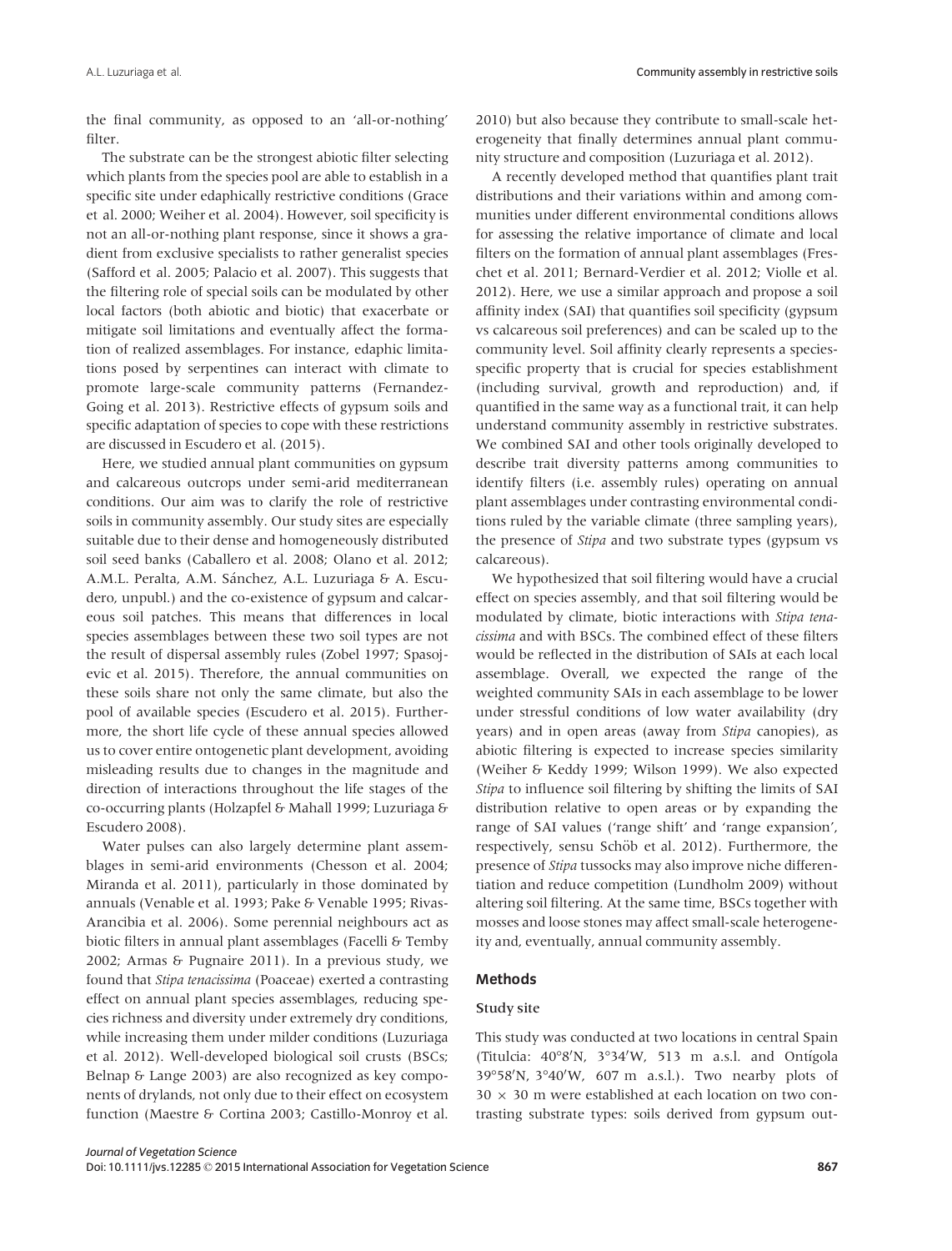crops and soils derived from limestone or calcareous marls on mild slopes (around 15°). Since the two geologic layers are in contact, soils occur very close and transitions are very sharp. This area has a semi-arid mediterranean climate with a mean annual rainfall of 400 mm·m<sup>-2</sup>·yr<sup>-1</sup> and a mean annual temperature of 14.5 °C (from the nearest weather station at Aranjuez  $40^{\circ}02'$ N,  $3^{\circ}37'$ W, 590 m a.s.l.). Above-ground vegetation in the four study plots (independent of the soil type) was a steppe dominated by Stipa tenacissima, a tussock-forming grass, scattered in bare ground area. Gypsum soils showed a well-developed BSC dominated by lichens (e.g. Diploschistes diacapsis (Ach.) Lumbsch, Squamarina lentigera (G.H. Weber) Poelt, Fulgensia subbracteata (Nyl.) Poelt and Psora decipiens (Hedw.) Hoffm), whereas calcareous substrates were not as lichenrich (e.g Cladonia convoluta (Lam) Cout.). Both soil types showed a rich annual plant community of up to 38 species 0.25 m<sup> $-2$ </sup> (e.g. *Chaenorrhinum reyesii* – Scrophulariaceae, Ctenopsis gypsicola – Poaceae, Campanula fastigiata – Campanulaceae, Omphalodes linifolia – Boraginaceae, Cleonia lusitanica –Lamiaceae, Arenaria leptoclados – Caryophyllaceae; App. S1).

#### Experimental design and monitoring

Ten 50  $\times$  50 cm quadrats were randomly established in each of the four plots. Five quadrats were established adjacent to mature Stipa plants on the upper slope of tussocks and five quadrats in open areas devoid of perennial vegetation (located at least 1 m apart from the nearest Stipa tussock). Each 50  $\times$  50 cm quadrat was divided into 100 cells of  $5 \times 5$  cm, which were our sampling units (2 locations  $\times$  2 substrate types  $\times$  10 quadrats  $\times$  100 cells = 4000 sampled cells- $yr^{-1}$ ). This grid cell size reflected the average height of the studied annuals to ensure that co-occurring species in a cell are interacting (Luzuriaga et al. 2012).

Surveys were carried out in the spring 2006, 2008 and 2009. These years differed strongly in temperature and precipitation pattern (App. S2). The year 2008 was exceptionally dry, with nearly 40% less precipitation than the mean annual precipitation of the previous 30 yr. In 2008, only 11 out of the 40 quadrats had more than three species, and their frequencies were very low in all cases. Furthermore, none of the species occurred in more than five quadrats. Consequently, data from 2008 were only used to model overall species richness, species diversity and plant cover, but were dropped from the comparison between the plots. Each quadrat was a realized combination of the regional species pool, which was defined as all the species observed in the 75 quadrats in 2006 and 2009 (five quadrats were altered by human or rabbit activity in 2009 and could not be used in the study).

The percentage cover of each annual plant species was visually estimated for each cell. Total moss and lichen cover were also visually estimated for each cell at the beginning of the experiment in 2006.

## Diversity index

In order to estimate plant community diversity, we calculated the inverse Simpson index using species cover percentage per quadrat for the three sampling years as an abundance measure (Jost 2006):

Inverse Simpson = 
$$
\frac{1}{\sum p_i^2}
$$

where  $pi$  is proportion of species  $i$ . This index has also been called the 'effective number of species' (MacArthur 1965), and represents the number of species that a community would have if species were distributed equally. This diversity index was calculated for each quadrat with PRIMER v 6.1.11 software.

#### Soil affinity index of each species

To evaluate the affinity of each species to gypsum or calcareous soil, we proposed a soil affinity index (SAI) for each species that appeared in more than five quadrats (out of the 75). This index was considered as analogous to a species attribute and was calculated as follows:

$$
SAI = \frac{Gy - Ca}{Gy + Ca}
$$

where, Gy is the number of cells on gypsum substrate occupied by species i and Ca is the number of cells on limestone (calcareous) substrate occupied by species i. The final SAI for each species was the mean of 2006 and 2009 weighted by species abundance measured at the cell level. This index varied between  $-1$  and 1 (species that appeared exclusively on calcareous and gypsum substrate, respectively). Following this index, species were classified as gypsophytes  $(SAI > 0.6)$ , calcophytes  $(SAI < -0.6)$  or indifferent to substrate type  $(-0.6 \leq SAI \leq 0.6;$  App. S1).

#### Community-level measures of soil affinity

The SAI distribution in each local realized assemblage was described using three parameters: range, abundanceweighted mean and diversity of SAI values. Mason et al. (2005) defined functional richness as the amount of niche space filled by species. Based on this definition, we computed the soil affinity range (SAR) as analogous to func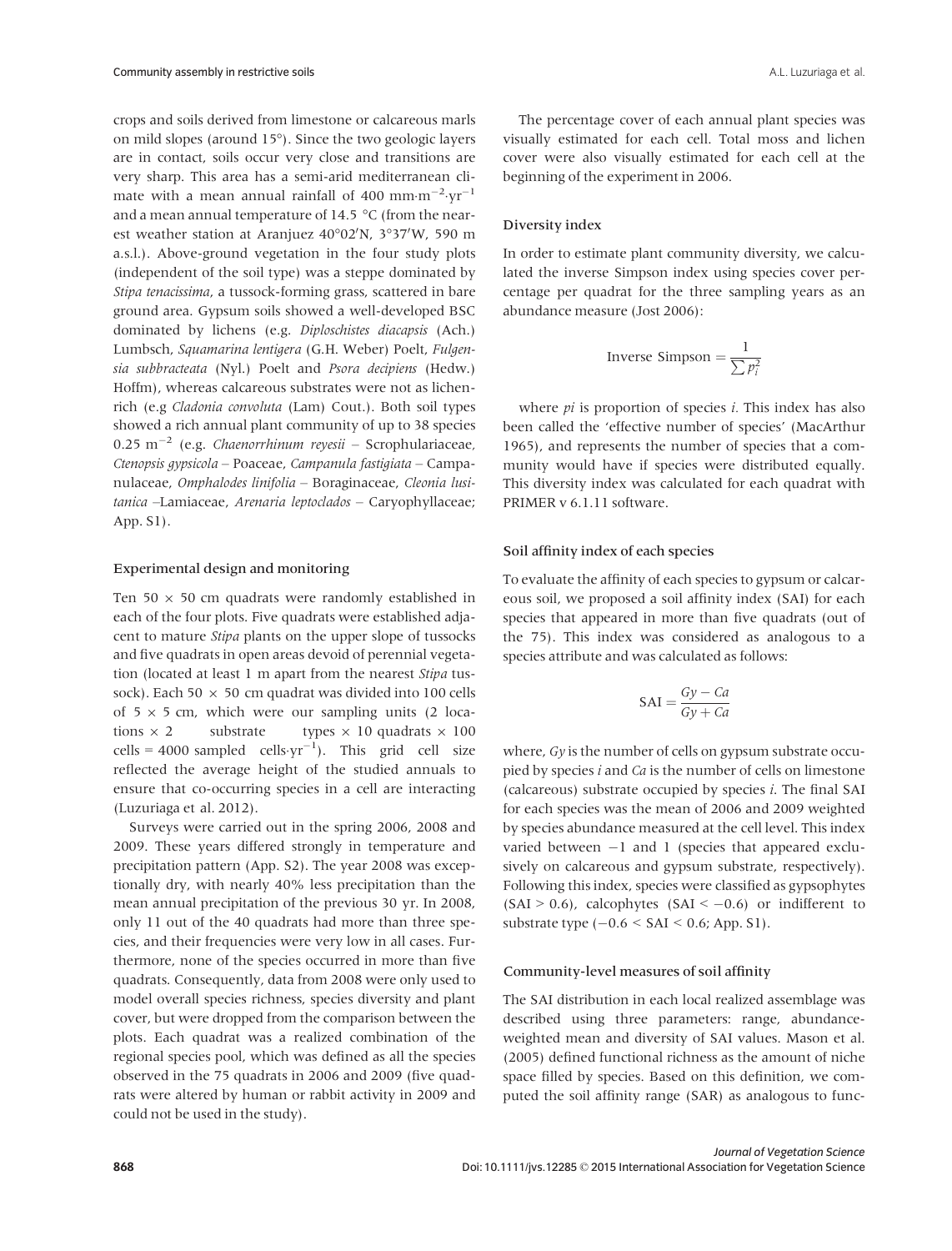tional richness in order to quantify the amount of space used in the gypsophily–calcophily gradient by each assemblage. We calculated the range of soil affinity values in each assemblage as follows:

$$
SAR = max(SAI) - min(SAI)
$$

The SAR values can range between 0 (all species in the assemblage have the same SAI) and 2 (at least two species in the assemblage have extreme SAI values).

The mean soil affinity index (MSA) is analogous to community-weighted mean (Garnier et al. 2004). It weights the SAI by species relative abundance and sums overall species, providing a single community trait value. It quantifies mean gypsophily or calcophily for each quadrat, thus scaling the degree of soil affinity at the community level. It was calculated as follows:

$$
MSA = \frac{\sum_{i=1}^{n} (SAI_i \times Cov_i)}{\sum_{i=1}^{n} Cov_i}
$$

where  $SAI_i$  is the soil affinity index for species *i* and  $Cov_i$  is the cover of species  $i$  in the quadrat. MSA values can range between  $-1$  (only calcophytes in the quadrat) and 1 (only gypsophytes).

The soil affinity diversity (SAD) describes the divergence of plant species cover along the soil affinity gradient. It was computed as the Rao (1982) quadratic diversity (Pavoine & Doledec 2005; Leps et al. 2006):

$$
SAD = \sum_{i,j}^{S} d_{ij} \times \text{Cov}_i \times \text{Cov}_j
$$

where S is species richness, and  $d_{ij}$  is the difference in SAI values between species i and j, calculated as:

$$
d_{i,j} = (SAI_i - SAI_j)^2
$$

where SAD values range between 0 and 1 (minimum and maximum dispersion in SAI values, respectively).

These three community-level parameters were computed using the package FD for R (R Foundation for Statistical Computing, Vienna, AT).

#### Null model approach to test abiotic filtering

Null models were constructed to test the hypothesis that plant composition is controlled by abiotic filtering of soil type, climatic conditions and/or biotic determinants, such as the sharp variation between Stipa neighbourhood and open areas. We generated 10 000 null assemblages, assuming a random distribution across quadrats and species, to obtain 10 000 null values of SAR, SAD and MSA for each random assemblage. If our hypothesis was true, we would expect that the amount of space occupied along the gypsophily–calcophily gradient would be lower in real assemblages than in null ones (Mouchet et al. 2010), leading to lower SAR values in real assemblages. Likewise, SAD would be lower in real assemblages because plant abundance for each species would be concentrated in some areas along the gypsophily–calcophily gradient. Following the same reasoning, MSAs calculated from null assemblages would be closer to 0 than those calculated from real assemblages.

The null assemblages were constructed by permuting the contents of the species x cover matrix of all the quadrats using R (R Core Team 2013).

Differences were considered to be significant when observed SAR and SAD values and observed absolute MSA values were lower than the 0.05 percentile of simulated values for these parameters.

## Statistical analyses

We performed repeated measures generalized linear mixed models (rm-GLMM) to model six community attributes of the realized annual plant assemblages: richness, diversity (inverse Simpson), total cover of annual plants, mean soil affinity index (MSA), SAR and SAD. We built a fully factorial model for each variable with year, microenvironment, substrate and location as fixed factors. Although the climate, exposure and slope of the two locations were very similar, location was included in the models as a fixed factor to control for idiosyncratic differences. Quadrat was included in the models as a random variable to account for the repeated measures undertaken in each quadrat in 2006 and 2009. Total lichen cover was considered as a covariable. We checked the correlation between variables to avoid multicollinearity problems. The error distribution and link function that best fitted our data were used for each rm-GLMM (Table 1).

## Results

We found 72 species in the two locations in the 3 yr of study. Species richness varied greatly among years with 47, 28 and 64 species in 2006, 2008 and 2009, respectively. Of these 72 species, 14 appeared exclusively on gypsum soils, 20 on calcareous soils and 38 species on both. The SAI was calculated for the 42 species that appeared in more than five quadrats (6.6%). According to this index, 19 species were classified as gypsophytes  $(SAI > 0.6)$ , ten as calcophytes and the rest (23) as indifferent (App. S1). Most of the regional species pool occurred on both calcareous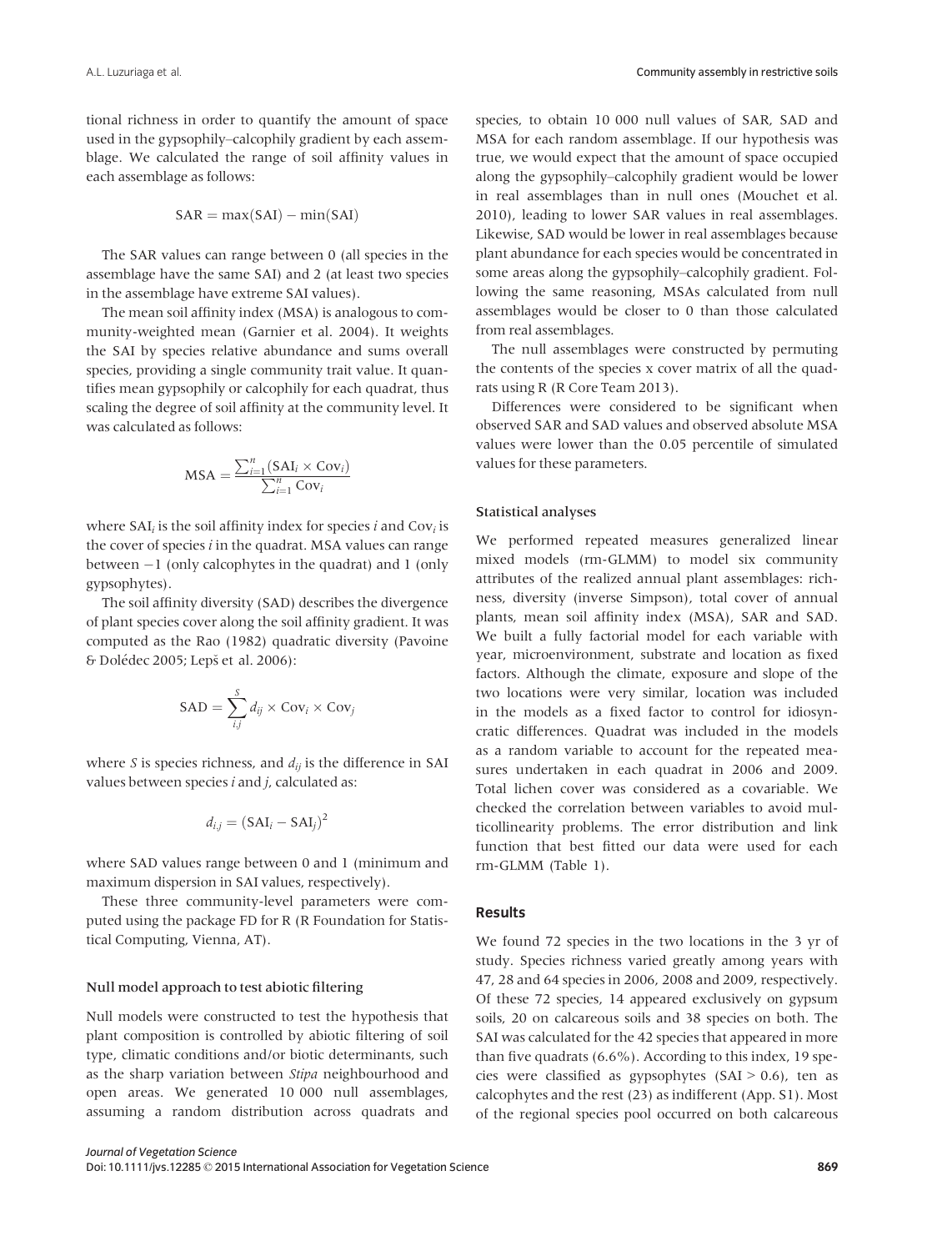Table 1. Wald's Chi-square of repeated measures GLMMs with six community attributes for 2006 and 2009. Year 2008 was not included in these models because few quadrats had more than three species. Quadrat was considered a random variable to account for the repeated measures in the 2 yr of study. The diversity index was calculated as the inverse Simpson's dominance index.

|                             | Richness           | Diversity Index | <b>Total Cover</b> | <b>MSA</b> | <b>SAR</b>    | SAD       |
|-----------------------------|--------------------|-----------------|--------------------|------------|---------------|-----------|
| Error Distribution          | Poisson            | N               | Ν                  | N          | N             | N         |
| Link                        | Log                | Log             | Log                | Id         | Id            | Id        |
| Micro-environment           | 0.2                | 0.003           | 2.2                | 0.2        | 0.1           | 0.05      |
| Substrate                   | $21.4***$          | $5.9*$          | $4.8*$             | $34.7***$  | 2.3           | 1.6       |
| Year                        | 2.1                | 0.4             | 269.0***           | 0.6        | $12.7***$     | 3.1       |
| Microeny $\times$ Substrate | $5.0*$             | 1.7             | 1.0                | 0.1        | $8.4***$      | 0.4       |
| Microeny $\times$ Year      | 0.01               | 1.6             | $4.3*$             | 2.6        | $3.9*$        | 0.1       |
| Substrate $\times$ Year     | 0.1                | 1.6             | 3.3                | $4.4*$     | 3.0           | 0.1       |
| Location                    | $14.9***$          | 1.7             | $5.3*$             | 1.3        | $14.6***$     | $11.9***$ |
| COVAR.                      |                    |                 |                    |            |               |           |
| Lichen Cover                | $14.3***$<br>$(-)$ | $(-)3.9*$       | $(-)$ 4.2*         | 0.4        | $(-) 14.3***$ | 2.9       |

MSA, mean soil affinity; SAR, soil affinity range; SAD, soil affinity diversity.

Error distributions and link functions assumed in the GLMMs are as follows. N: normal. Id., identity link function; Log, logarithmic link function; COVAR, covariates.  $(-)$ , negative coefficient;  $(+)$ , positive coefficient.

\*0.01 <  $P$  < 0.05; \*\*0.001 <  $P$  < 0.01; \*\*\* $P$  < 0.001.



Fig. 1. Distribution of annual species and their percentage covers along the calcophile–gypsophile gradient (in terms of the SAI) for each experimental scenario (ten local assemblages pooled for each scenario) for 2006 and 2009. Ca, calcareous substrate; Gy, gypsum substrate.

and gypsum soils and mainly differed in their relative abundance (Fig. 1).

Although gypsum soils had a slightly lower number of species from the accumulated species pool than calcareous soils (52 vs 58 species, respectively), average species richness and diversity per quadrat were significantly higher on gypsum soils (Table 1, Fig. 2). Stipa tussocks had a positive effect on species richness, and this marked effect of Stipa was enhanced on calcareous soils. No significant interaction between Stipa and year was observed when considering the three study years (Wald's Chi-square  $= 4.8$ ,  $P > 0.05$ ). Plant cover was mainly dependent on year, and the highest cover was obtained in 2006. The cover of above-ground annuals was higher on gypsum soils and increased in the vicinity of Stipa, especially in 2006. Lichen cover negatively affected richness, diversity and total cover of annual species.

The MSA values revealed that assemblages on gypsum soils had a larger share of soil specialists (Table 1, Fig. 3a). Variability of MSA values of local assemblages was higher on calcareous soils than on gypsum soils. Differences in MSA values between gypsum and calcareous soils were higher in 2006 than in 2009 (substrate  $\times$  year interaction). Furthermore, Stipa had an opposing effect on the variability of MSA values in calcareous soils, restricting MSA variability in 2006, but increasing it in 2009. However, on gypsum soils, Stipa increased the range of MSA values in 2006, but had nearly no effect in 2009.

The SAR, which quantifies the amount of space along the gypsophily–calcophily gradient occupied by the species that form each local assemblage, was higher in 2006 than in 2009 (Table 1, Fig. 3b). Stipa increased SAR on calcareous soils but not on gypsum soils. Lichen cover significantly reduced SAR. None of the predictors had a significant effect on SAD, which always remained low (average SAD =  $0.13 \pm 0.1$ ).

The null models showed that MSA values of the local assemblages were significantly different from random in 40% to 60% of the quadrats on gypsum soils, especially in open areas in 2006 (Fig. 4). However, MSAs of most calcareous assemblages were similar to random simulations. We detected lower SAD values than expected at random in gypsum soils (>60% of the quadrats).

## Discussion

This study provides solid evidence of probabilistic soil filtering of annual plant assemblages (sensu Shipley 2010). This implies that soil filtering does not produce an all-or-nothing response, since most species were able to establish in both soil types. When the SAIs of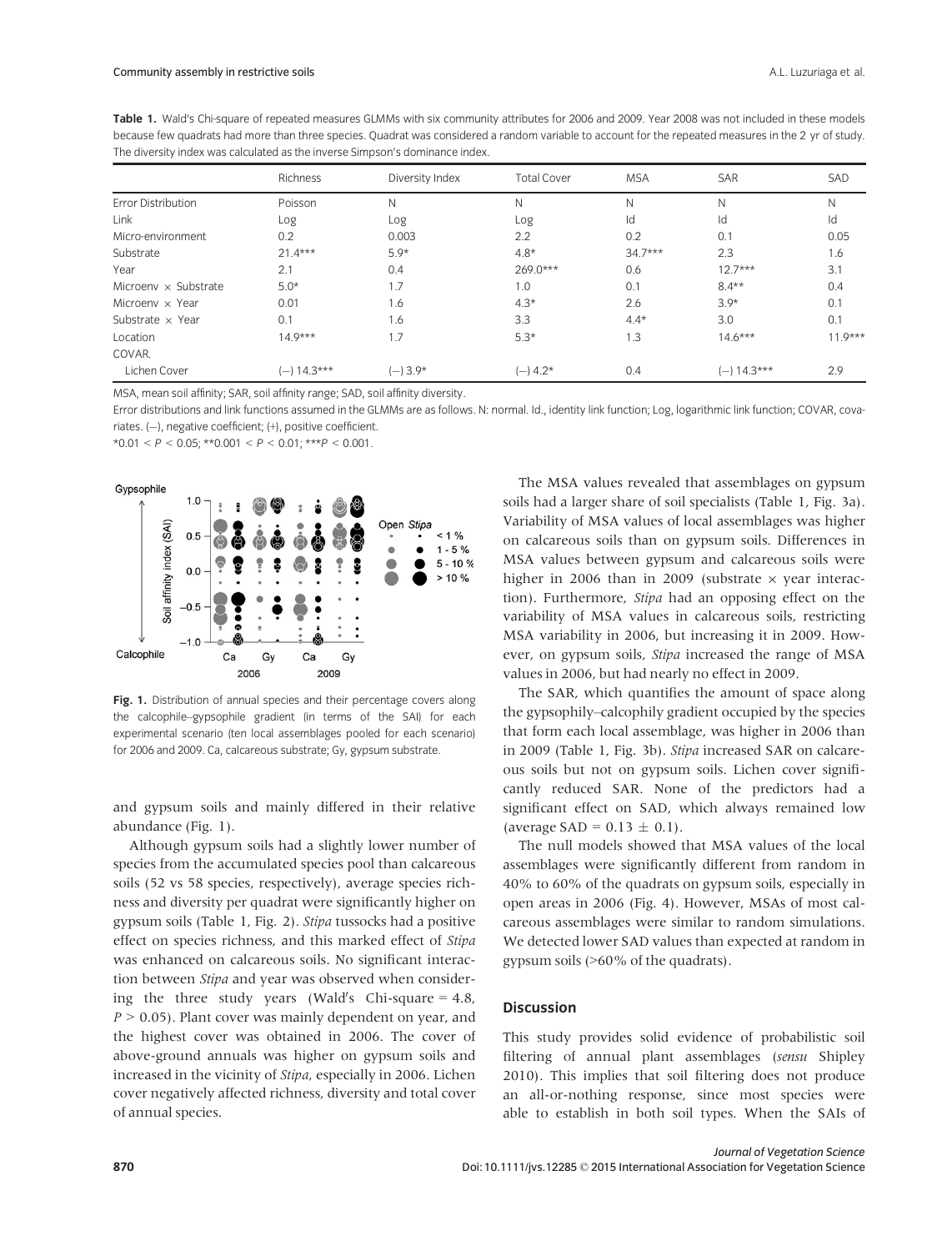

Fig. 2. (a) Mean species richness, (b) mean species diversity (inverse Simpson) and (c) mean percentage cover of each experimental scenario. Vertical lines represent SE. Ca, calcareous substrate; Gy, gypsum substrate.



Fig. 3. (a) Average (circles) and range (vertical bars) of MSA values for the ten quadrats of each experimental scenario. (b) Mean SAR values of experimental assemblages for 2006 and 2009. Vertical lines represent SE. Ca, calcareous substrate; Gy, gypsum substrate.



Fig. 4. (a) Percentage of local assemblages (quadrats) that showed observed MSA values significantly different from the simulated MSA values of the 10 000 null assemblages. (b) Percentage of local assemblages (quadrats) that showed observed SAD values significantly lower than simulated SAD values of the 10 000 null assemblages for 2006 and 2009. Ca, calcareous substrate; Gy, gypsum substrate.

constitutive species were weighted by their relative abundance at the community level, the effect of soil filtering on realized assemblages was greatly highlighted. These two geologic substrates are well known for their restrictive nature (see Escudero et al. 2015), yet soil filtering was stronger in gypsum assemblages (larger departures of MSA values from zero) than in calcareous assemblages, suggesting higher soil specialization in the former. These results agree with the previous findings that gypsum endemics are the main components of gypsum communities (Palacio et al. 2007; Mota et al. 2011).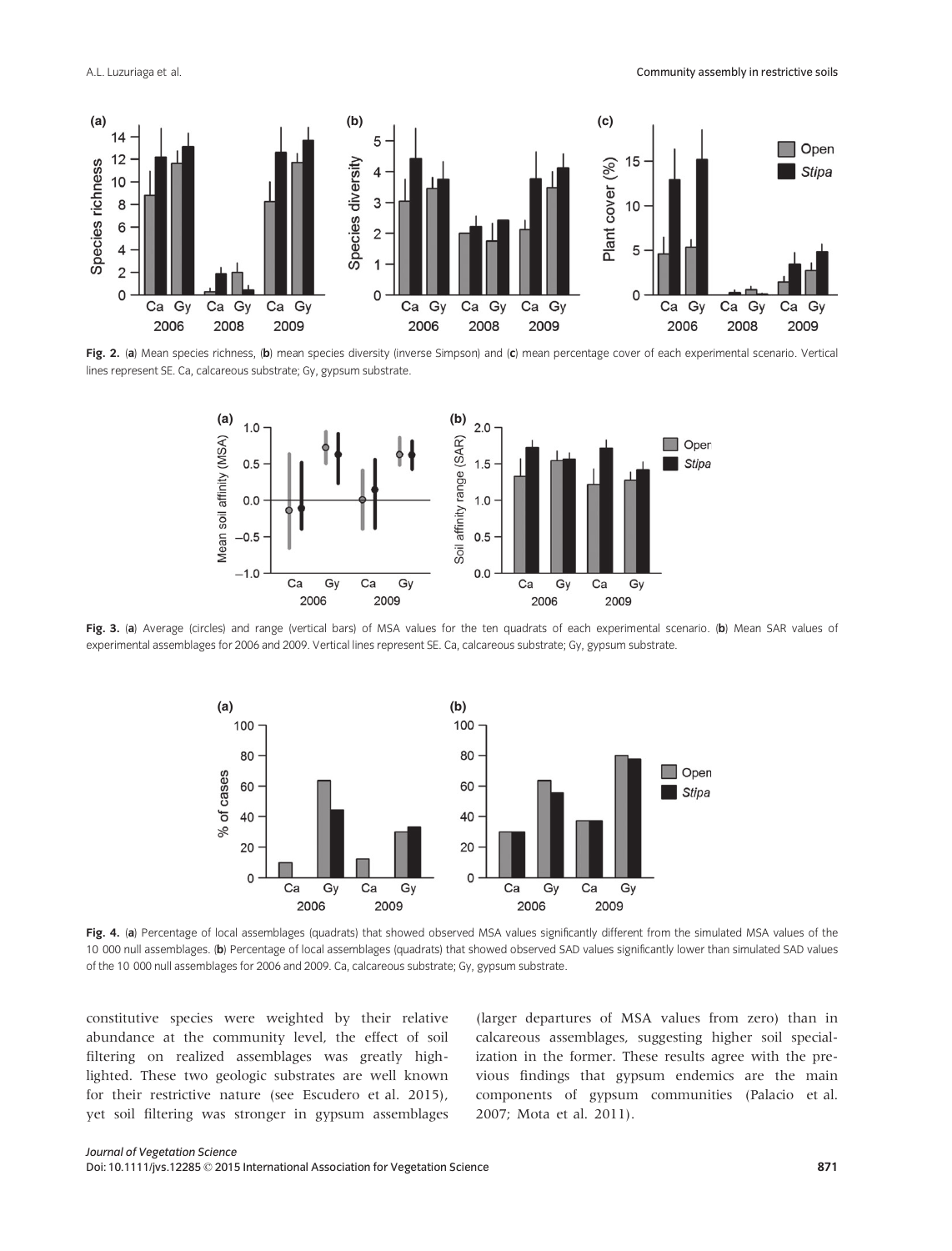Other studies have used the variability of CWM of some plant functional traits among local assemblages as an indicator of the intensity of an environmental filter (see Spasojevic & Suding 2012). In our study, variability of MSA values (analogous to CWM) among local assemblages was lower in gypsum soil, which may indicate the occurrence of a strong filter constraining MSA values in these soils. Furthermore, the role of gypsum soils as crucial abiotic filters during the species assembly process was highlighted by the non-random distribution of soil affinity values of local assemblages in gypsum soils.

Interestingly, the edaphic filtering observed in gypsum soils was not reflected in limited species richness and diversity. Contrary to our expectations, local species assemblages on gypsum soils had higher richness, diversity and total cover than on calcareous soils. Fernandez-Going et al. (2012) showed that serpentine assemblages were also more species-rich than neighbouring communities. They did not offer an explanation for this increased richness, but we suggest that this effect relates to the probabilistic filtering. This mechanism of filtering exerted by soils permits most species from the regional pool to occur in the realized communities, and thus can explain the high species richness and increased SAR detected in our local assemblages. Interestingly, although species composition varied greatly between the different years (data not shown), the consistent pattern of MSA values in the 3 yr of study (regardless of contrasting climate conditions) suggests that soil affinity can be a factor largely independent from other environmental conditions to conform the concept of 'azonal vegetation' sensu Ellenberg (1996). Fernandez-Going et al. (2012) suggested that 'stress-tolerant' functional traits might have limited fluctuations in community composition in their restrictive substrates.

Despite the high richness and taxonomic diversity observed in gypsum soils, very low SAD values were found, indicating that species with very similar soil affinity values co-exist at very fine spatial scales. This suggests that competition among these species can be considerable, and raises a difficult question of how these neighbouring plants can co-exist in such rich communities. Plants may avoid competition by having close to equal performance in the same environment (Hubbell 2001), by regenerating in different microsites or by resource partitioning (Chesson 2000) mediated by different rooting depths, uptake of different nitrogen compounds, light capture strategies, pollination traits or water-use patterns (Cornwell & Ackerly 2009). These possibilities are yet to be explored in restrictive soils.

Our results support our hypothesis that soil type is most probably the main abiotic filter and that other abiotic (annual weather variation) and biotic filters (Stipa and BSCs) only modulate the realized assemblage. The higher

richness beneath Stipa together with the higher SAR in calcareous soils suggest an expansion of the niche space close to Stipa, allowing more calciphilous species to enter the community. The facilitation exerted by Stipa on calcareous soils is supported by the presence of six extra species that were recorded on calcareous substrates in comparison to gypsum ones, where Stipa did not exert any meaningful facilitative interaction. This pattern may indicate a relaxation of the soil filter mediated by Stipa in calcareous soils, probably due to improved soil resources and an increase in the variety of micro-environmental conditions. The expansion of niche space is just one of several potential mechanisms by which facilitation can affect community assembly (Cavieres et al. 2014). Improved niche differentiation between co-occurring species in the available niche space could also play an important role in facilitation (Schöb et al. 2012).

Contrary to the pattern observed in calcareous soils, Stipa tussocks did not significantly affect species richness or SAR of gypsum assemblages. Probably under the highly restrictive conditions of gypsum substrates the aboveground amelioration of the micro-environment by Stipa was not able to balance the negative effects of belowground limiting factors, such as the presence of toxic compounds, thicker BSC, higher infiltration rates of nutrients and water, etc. (Maestre et al. 2003). The biological soil crust reduced not only the annual species richness, diversity and cover, but also the SAR of local assemblages. These results suggest that the BSC may enhance the effect of soil filtering on the annual plant community by constraining the range of soil affinity values at a site. In this sense, the mechanisms of BSCs that modulate annual plant community composition and structure are probably related to the occupation of space and small-scale variability in water and nutrients below BSCs (Concostrina-Zubiri et al. 2013).

## **Conclusions**

Our results clearly demonstrate the stochastic environmental filter (sensu Shipley 2010) 'in action', exerted by restrictive soils. At finer spatial scales, Stipa tussocks expanded niche space in calcareous but not in gypsum soils, demonstrating the intense control of soil on plant communities. Subsequently, the BSC also restricted the range of soil affinity values, suggesting crucial small-scale modulations that will additionally shape the realized assemblages.

## Acknowledgements

We thank Andrea Castillo-Monroy, Diego Acevedo and María Herrera for field assistance. We especially thank Drs.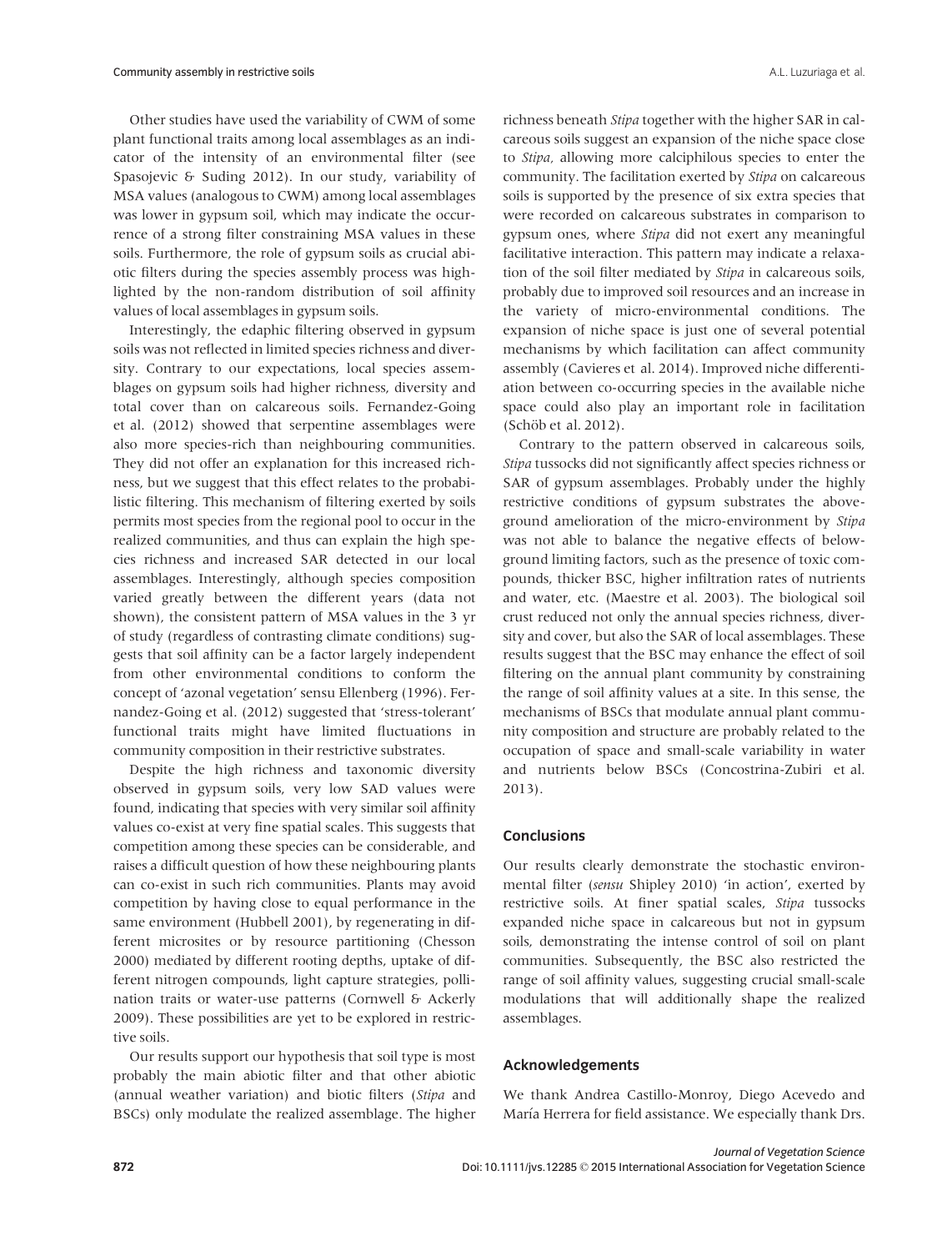Zaal Kikvidze, Richard Michalet and an anonymous referee for their revision of this manuscript. We also thank the Spanish Meteorological Agency (AEMET) for providing climatic data. This study was funded with the following projects: ANUALES-CCG08-URJC/AMB-3530, of the Comunidad de Madrid Government and CGL2012-8427 of the Ministerio de Economía y Competitividad of the Spanish Government.

#### References

- Anacker, B.L. 2011. Phylogenetic patterns of endemism and diversity. In: Harrison, S. & Rajakaruna, N. (eds.) Serpentine: the evolution and ecology of a model system. University of California Press, Oakland, CA, US.
- Armas, C. & Pugnaire, F.I. 2011. Belowground zone of influence in a tussock grass species. Acta Oecologica 37: 284–289.
- Belnap, J. & Lange, O.L. 2003. Biological soil crusts: structure function and management. Springer, Berlin, DE.
- Bernard-Verdier, M., Navas, M.L., Vellend, M., Violle, C., Fayolle, A. & Garnier, E. 2012. Community assembly along soil depth gradient: contrasting patterns of plant trait convergence and divergence in a Mediterranean rangeland. Journal of Ecology 100: 1422–1433.
- Brooks, R.R. 1987. Serpentine and its vegetation: a multi-disciplinary approach. Dioscorides Press, Washington, DC, US.
- Caballero, I., Olano, J.M., Loidi, J. & Escudero, A. 2008. A model for small-scale seed bank and standing vegetation connection along time. Oikos 117: 1788–1795.
- Callaway, R.M. 2007. Positive interactions and interdependence in plant communities. Springer, Dordrecht, NL.
- Castillo-Monroy, A.P., Maestre, F.T., Delgado-Baquerizo, M. & Gallardo, A. 2010. Biological soil crusts modulate nitrogen availability in semi-arid ecosystems, insights from a Mediterranean grassland. Plant and Soil 333: 21–34.
- Cavieres, L.A., Brooker, R.W., Butterfield, B.J., Cook, B.J., Kikvidze, Z., Lortie, C.J., Michalet, R., Pugnaire, F.I., Schöb, C., (...) & Callaway, R.M. 2014. Facilitative plant interactions and climate simultaneously drive alpine plant diversity. Ecology Letters 17: 193–202.
- Chesson, P. 2000. Mechanisms of maintenance of species diversity. Annual Review Ecology and Systematics 31: 343–366.
- Chesson, P., Gebauer, R.L.E., Schwinning, S., Huntly, N., Wiegand, K., Ernest, M.S.K., Sher, A., Novoplansky, A. & Weltzin, J.F. 2004. Resource pulses, species interactions, and diversity maintenance in arid and semi-arid environments. Oecologia 141: 236–253.
- Concostrina-Zubiri, L., Huber-Sannwald, E., Martinez, I., Flores, J.L. & Escudero, A. 2013. Biological soil crusts greatly contribute to small-scale soil heterogeneity along a grazing gradient. Soil Biology and Biochemistry 64: 28–36.
- Cornwell, W.K. & Ackerly, D.D. 2009. Community assembly and shifts in plant trait distributions across an environmental gradient in coastal california. Ecological Monographs 79: 109–126.
- Ellenberg, H. 1996. Vegetation Mitteleuropas mit den Alpen in ökologischer, 475 dynamischer und historischer Sicht. Ulmer, Stuttgart, DE.
- Escudero, A., Palacio, S., Maestre, F.T. & Luzuriaga, A.L. 2015. Plant life on gypsum: a review of its multiple facets. Biological Reviews 90: 1–18.
- Facelli, J.M. & Temby, A.M. 2002. Multiple effects of shrubs on annual plant communities in arid lands of South Australia. Austral Ecology 27: 422–432.
- Fernandez-Going, B.M., Anacker, B.L. & Harrison, S.P. 2012. Temporal variability in California grasslands: soil type and species functional traits mediate response to precipitation. Ecology 93: 2104–2114.
- Fernandez-Going, B.M., Harrison, S.P., Anacker, B.L. & Safford, H.D. 2013. Climate interacts with soil to produce beta diversity in Californian plant communities. Ecology 94: 2007– 2018.
- Freschet, G.T., Dias, A.T.C., Ackerly, D.D., Aerts, R., van Bodegom, P.M., Cornwell, W.K., Dong, M., Kurokawa, H., Liu, G., (...) & Cornelissen, J.H.C. 2011. Global to community scale differences in the prevalence of convergent over divergent leaf trait distribution in plant assemblages. Global Ecology and Biogeography 20: 755–765.
- Garnier, E., Cortez, J., Billès, G., Navas, M.L., Roumet, C., Debussche, M., Laurent, G., Blanchard, A., Aubry, D., (...) & Toussaint, J.P. 2004. Plant functional markers capture ecosystem properties during secondary succession. Ecology 85: 2630–2637.
- Götzenberger, L., de Bello, F., Brathen, K.A., Davison, J., Dubuis, A., Guisan, A., Leps, J., Lindborg, R., Moora, M., (...) & Zobel, M. 2012. Ecological assembly rules in plant communities – approaches, patterns and prospects. Biological Reviews 87: 111–127.
- Grace, J.B., Allain, L. & Allen, C. 2000. Factors associated with plant species richness in a coastal tall-grass prairie. Journal of Vegetation Science 11: 443–452.
- Harrison, S. & Inouye, B.D. 2002. High  $\beta$  diversity in the flora of Californian serpentine 'islands'. Biodiversity and Conservation 11: 1869–1876.
- Harrison, S. & Rajakaruna, N. 2011. Serpentine: the evolution and ecology of a model system. University of California Press, Oakland, CA, US.
- HilleRisLambers, J., Adler, P.B., Harpole, W.S., Levine, J.M. & Mayfields, M.M. 2012. Rethinking community assembly through the lens of coexistence theory. Annual Reviews of Ecology, Evolution and Systematics 43: 227–248.
- Holzapfel, C. & Mahall, B.E. 1999. Bidirectional facilitation and interference between shrubs and annuals in the Mojave Desert. Ecology 80: 1747–1761.
- Hubbell, S.P. 2001. The unified neutral theory of biodiversity and biogeography. Princeton University Press, Princeton NJ, US.
- Jost, L. 2006. Entropy and diversity. Oikos 113: 363– 375.
- Kay, K.M., Ward, K.L., Watt, L.R. & Schemske, D.W. 2011. Plant speciation. In: Harrison, S. & Rajakaruna, N. (eds.) Serpentine: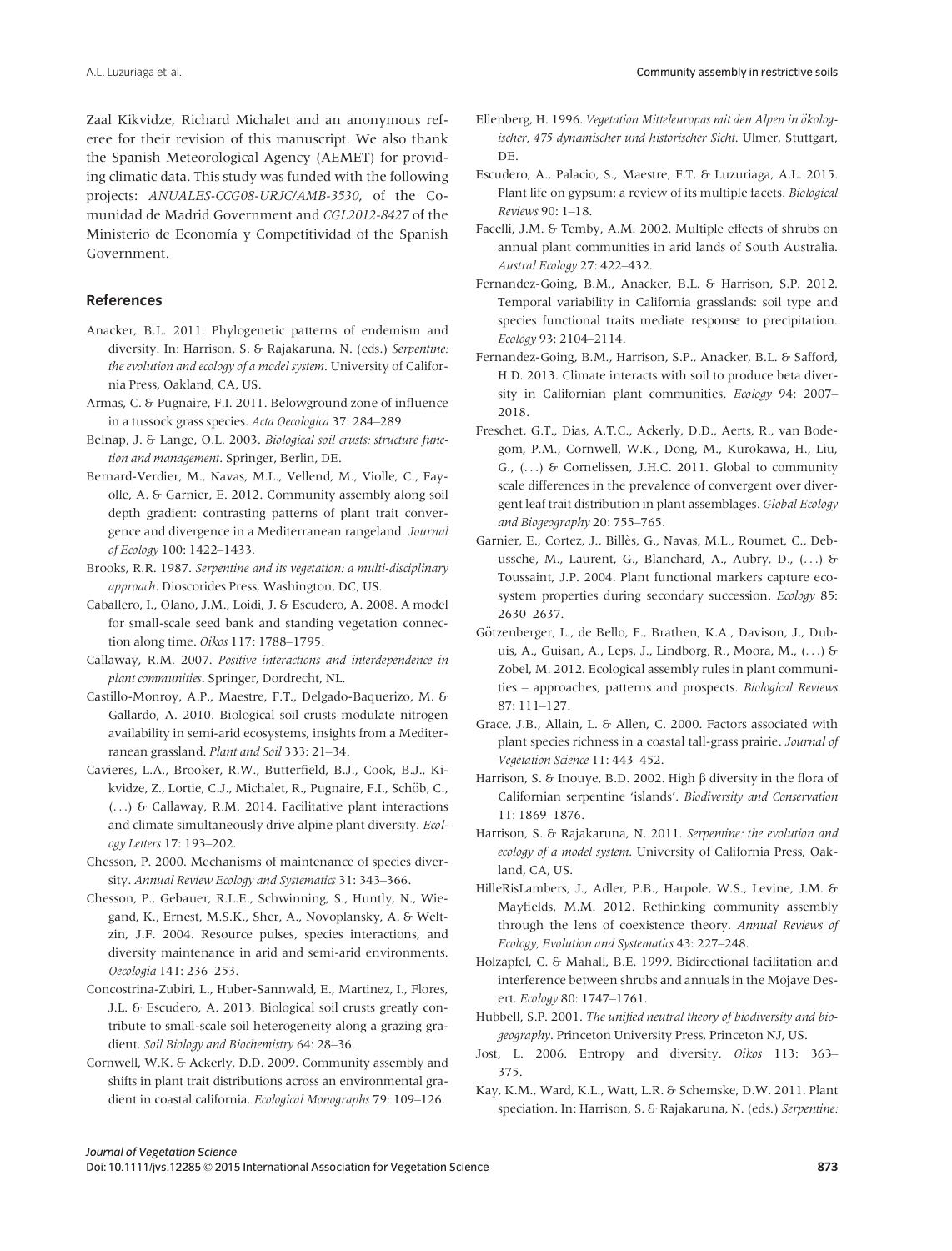the evolution and ecology of a model system. University of California Press, Oakland, CA, US.

- Leps, J., de Bello, F., Lavorel, S. & Berman, S. 2006. Quantifying and interpreting functional diversity of natural communities: practical considerations matter. Preslia 78: 481–501.
- Lundholm, J.T. 2009. Plant species diversity and environmental heterogeneity: spatial scale and competing hypotheses. Journal of Vegetation Science 20: 377–391.
- Luzuriaga, A.L. & Escudero, A. 2008. What determines emergence and net recruitment in an early succession plant community? Disentangling biotic and abiotic effects. Journal of Vegetation Science 19: 445–456.
- Luzuriaga, A.L., Sánchez, A.M., Maestre, F.T. & Escudero, A. 2012. Assemblage of a semi-arid annual plant community: abiotic and biotic filters act hierarchically. PLoS ONE 7: e41270.
- MacArthur, R. 1965. Patterns of species diversity. Biological Reviews 40: 510–533.
- Macnair, M.R. & Gardner, M. 1998. The evolution of edaphic endemics. In: Howard, D.J. & Berlocher, S.H. (eds.) Endless forms: species and speciation, pp. 157-171. Oxford University Press, New York, NY, US.
- Maestre, F.T. & Cortina, J. 2003. Small-scale spatial patterns of CO2 efflux in a Mediterranean semiarid steppe. Applied Soil Ecology 23: 199–209.
- Maestre, F.T., Bautista, S. & Cortina, J. 2003. Positive, negative, and net effects in grass-shrub interactions in Mediterranean semiarid grasslands. Ecology 84: 3186–3197.
- Mason, N.W.H., Mouillot, D., Lee, W.G. & Wilson, J.B. 2005. Functional richness, functional evenness and functional divergence: the primary components of functional diversity. Oikos 111: 112–118.
- Meyer, S. & García-Moya, E. 1989. Plant community patterns and soils moisture regime in gypsum grasslands of north central Mexico. Journal of Arid Environments 16: 147–155.
- Michalet, R., Maalouf, J.P., Choler, P., Clément, B., Rosebery, D., Royer, J.M., Schöb, C. & Lortie, C.J. 2015. Competition, facilitation and environmental severity shape the relationship between local and regional species richness in plant communities. Ecography 37: 1–11.
- Miranda, J.D., Armas, C. & Padilla, F.M. 2011. Climatic change and rainfall patterns: effects on semi-arid plant communities of the Iberian Southeast. Journal of Arid Environments 75: 1302–1309.
- Moore, M.J. & Jansen, R.K. 2007. Origins and biogeography of gypsophily in the Chihuahuan Desert plant group Tiquilia subg. Eddya Boraginaceae. Systematic Botany 32: 392–414.
- Mota, J.F., Sánchez-Gómez, P. & Guirado, J.S. 2011. Diversidad vegetal de las yeseras ibéricas. ADIF-Mediterráneo Asesores Consultores, Almería. ES.
- Mouchet, M.A., Villeger, S., Mason, N.W.H. & Mouillot, D. 2010. Functional diversity measures: an overview of their redundancy and their ability to discriminate community assembly rules. Functional Ecology 24: 867–876.
- Olano, J.M., Caballero, I. & Escudero, A. 2012. Soil seed bank recovery occurs more rapidly than expected in semi-arid Mediterranean gypsum vegetation. Annals of Botany 109: 299–307.
- Pake, C.E. & Venable, D.L. 1995. Is coexistence of Sonoran desert annuals mediated by temporal variability in reproductive success? Ecology 76: 246-261.
- Palacio, S., Escudero, A., Montserrat-Martí, G., Maestro, M., Milla, R. & Albert, A. 2007. Plants living on gypsum: beyond the specialist model. Annals of Botany 99: 333–343.
- Pavoine, S. & Dolédec, S. 2005. The apportionment of quadratic entropy: a useful alternative for partitioning diversity in ecological data. Environmental and Ecological Statistics 12: 125-138.
- R Core Team. 2013. A language and environment for statistical computing. R Foundation for Statistical Computing, Vienna, AT.
- Rao, C.R. 1982. Diversity and dissimilarity coefficients: a unified approach. Theoretical Population Biology 21: 24–43.
- Rivas-Arancibia, S.P., Montana, C., Hernandez, J.X.V. & Zavala-Hurtado, J.A. 2006. Germination responses of annual plants to substrate type, rainfall, and temperature in a semi-arid inter-tropical region in Mexico. Journal of Arid Environments 67: 416–427.
- Rivas-Martınez, S. & Costa, M. 1970. Comunidades gipsıcolas del centro de España. Anales del Instituto Botánico A.J. Cavanilles 27: 193–224.
- Safford, H.D., Viers, J.H. & Harrison, S.P. 2005. Serpentine endemism in the California flora: a database of serpentine affinity. Madroño 52: 222-257.
- Schechter, S.P. & Bruns, T.D. 2012. Edaphic sorting drives arbuscular mycorrhizal fungal community assembly in a serpentine/non-serpentine mosaic landscape. Ecosphere 3: art42.
- Schöb, C., Butterfield, B.J. & Pugnaire, F.I. 2012. Foundation species influence trait-based community assembly. New Phytologist 196: 824–834.
- Shipley, B. 2010. From plant traits to vegetation structure. Cambridge University Press, Cambridge, UK.
- Spasojevic, M.J. & Suding, K.N. 2012. Inferring community assembly mechanisms from functional diversity patterns: the importance of multiple assembly processes. Journal of Ecology 100: 652–661.
- Spasojevic, M.J., Damschen, E.I. & Harrison, S. 2014. Patterns of seed dispersal syndromes on serpentine soils: examining the roles of habitat patchiness, soil infertility and correlated functional traits. Plant Ecology and Diversity 7: 401–410.
- Stokes, C.J. & Archer, S.R. 2010. Niche differentiation and neutral theory: an integrated perspective on shrub assemblages in a parkland savanna. Ecology 91: 1152–1162.
- Vellend, M. 2010. Conceptual synthesis in community ecology. The Quarterly Review of Biology 85: 183–206.
- Venable, D.L., Pake, C.E. & Caprio, A.A. 1993. Diversity and coexistence of Sonoran desert winter annuals. Plant Species Biology 8: 207–216.